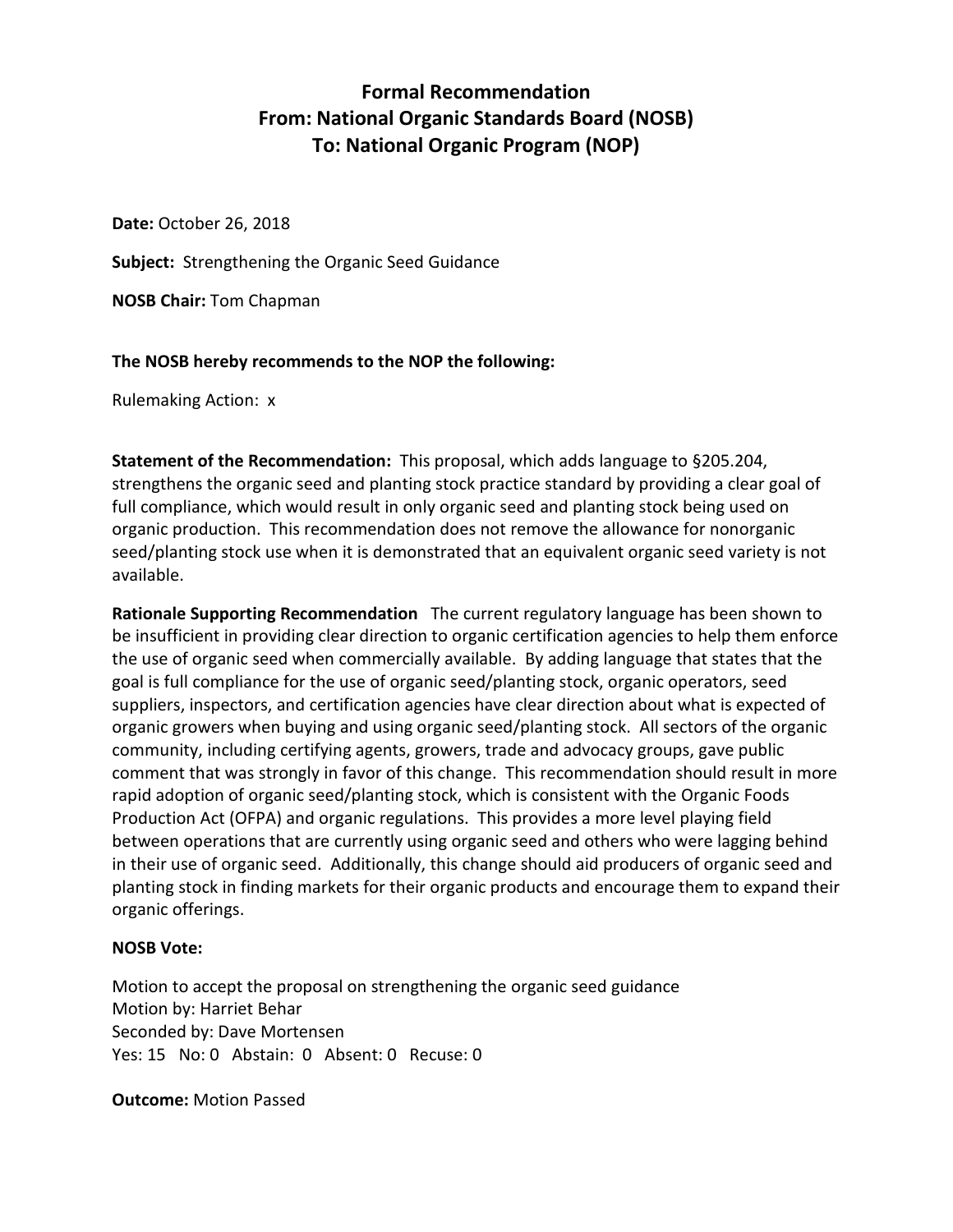### **National Organic Standards Board Crops Subcommittee Proposal Strengthening the Organic Seed Guidance October 2018 August 21, 2018**

#### **Introduction and Background**

The planting of organic seed/planting stock is required under the USDA organic regulations, unless these items are not commercially available. Organic seed/planting stock use provides organic producers numerous benefits including varietal characteristics specifically bred for organic production systems in their region and soil type as well as building a seed/planting stock industry that is focused upon the needs of organic farmers. Organic seed/planting stock breeders focus on developing varieties to provide high quality crops to meet yield requirements as well as the unique needs of the diverse organic marketplace. Seed/planting stock grown using organically approved inputs and within an organic management system, provide resiliency to organic growers by protecting and expanding genetic resources as well as economic opportunities when adding seed/planting stock production to their farm's cropping options. Increasing the use of organic seed/planting stock sets the stage for a future vibrant domestic and international organic agricultural sector by enhancing a foundational area of organic crop production, seeds/planting stock.

The organic community has repeatedly noted that progress towards full adoption of organically grown seed/planting stock in organic systems is not as rapid as hoped. The NOSB provided recommendations to the NOP i[n 2005](https://www.ams.usda.gov/sites/default/files/media/NOP%20Rec%20Commercial%20Availability%20of%20Organic%20Seed.pdf) and [2008](https://www.ams.usda.gov/sites/default/files/media/NOP%20Final%20Rec%20Seed%20Commercial%20Availability.pdf) focused upon increasing the use of organic seed. In 2011 and [2013,](https://www.ams.usda.gov/sites/default/files/media/5029.pdf) the NOP has addressed this issue with draft and final guidance. While organic seed availability continues to improve, there has been inconsistent progress in the proportion of organic seed in use by many growers. The NOSB circulated discussion documents and draft proposals in 2016 and 2017 to address the issue. The Board received significant public comment on these documents, which the Crops Subcommittee then incorporated into a final proposal. This current proposal strives to incorporate the points made in previous NOSB recommendations along with the public comment into a practical proposal that the National Organic Program can then use to update the 2013 organic seed guidance document.

The goal of the NOSB would be to achieve full compliance with §205.204(a) "*The producer must use organically grown seeds, seedlings and planting stock".* It is understood that the organic seed industry is not currently robust enough to meet every organic grower's needs, however, there is also some concern that the allowance to not use organic seed if not "commercially available", leads some producers to seek out nonorganic seed due to lower price, unfamiliarity with organic seed varieties, social or cultural pressures and more. The availability of organic planting stock, is growing even slower than the availability of organic seed, and offers a great opportunity to perennial crop breeders, as the market becomes more robust. This proposal seeks to address the barriers to adoption of organic seed/planting stock use and to aid the NOP to set a path to increased organic use in the coming years, through improved guidance on this subject.

A fall 2018 companion proposal, addressing the genetic contamination by GMOs of seed planted on organic land, will address that issue separately. Farmers growing crops for the organic marketplace take on an extra risk if they are unaware of the GMO contamination of the seed they plant, and may grow their crop organically for the season, only to have it rejected by the buyer at harvest due to the percentage of contamination that had been present in the seed they used. The proposal addressing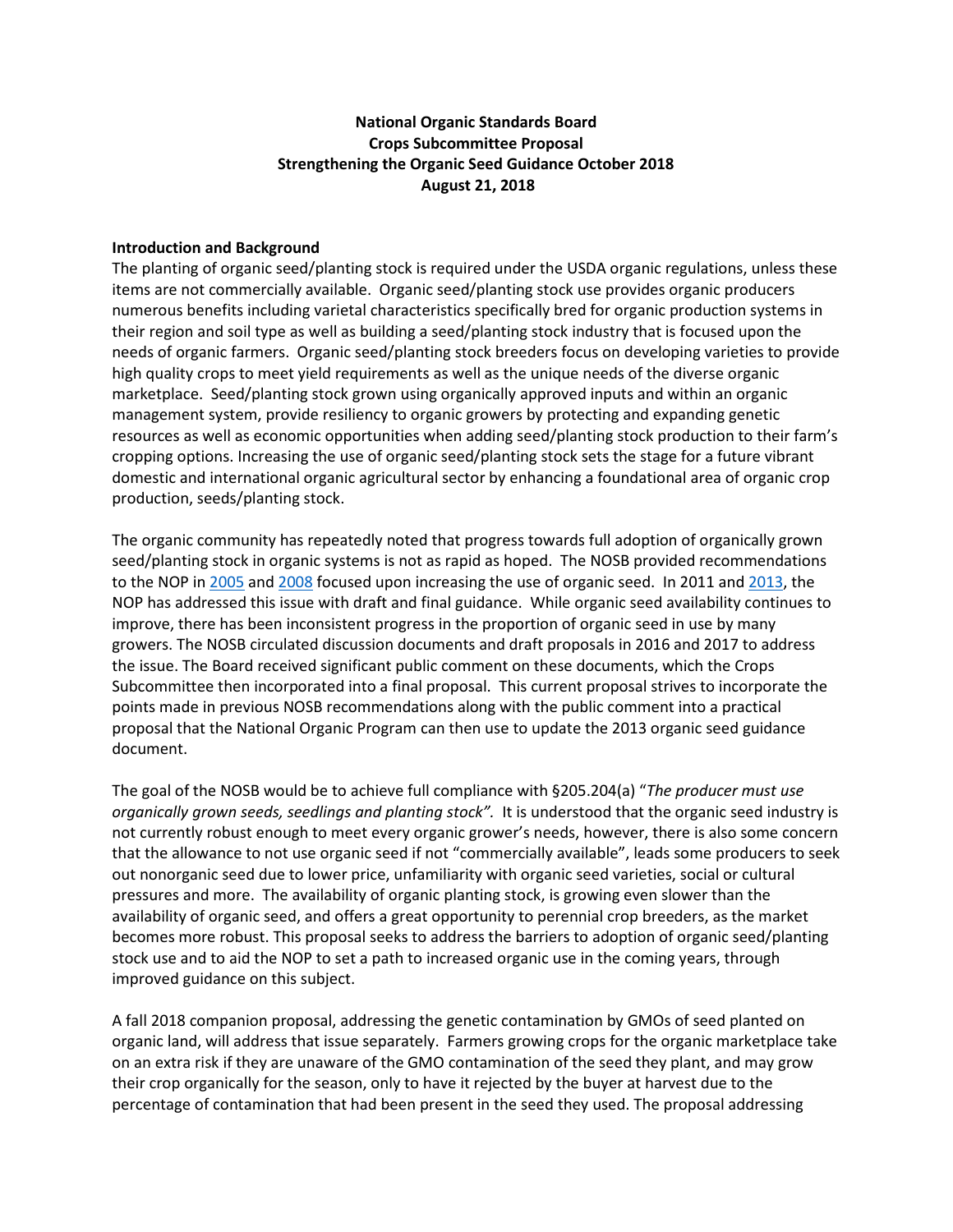GMO contamination of seed planted on organic land, proposes a pilot project using transparency based upon specific testing protocols, to provide growers the information necessary to make informed choices for seed they plant on organic land.

This NOSB proposal lists improvements to the practices listed within the current NOP guidance 5029. These practices are requested of both certified entities and their certification agencies, and were developed to result in more uniform compliance to §205.204(a). The implementation of these practices is not anticipated to have negative economic impact on the operations, other than a few additional farm activities and increased documentation that would need to be maintained.

#### **Relevant Areas of the Rule and Guidance**

From the NOP Rule:

#### **§205.2 Terms defined**

*Commercial availability.* The ability to obtain a production input in an appropriate form, quality, or quantity to fulfill an essential function in a system of organic production or handling, as determined by the certifying agent in the course of reviewing the organic plan.

 *Excluded methods.* A variety of methods used to genetically modify organisms or influence their growth and development by means that are not possible under natural conditions or processes and are not considered compatible with organic production. Such methods include cell fusion, microencapsulation and macroencapsulation, and recombinant DNA technology (including gene deletion, gene doubling, introducing a foreign gene, and changing the positions of genes when achieved by recombinant DNA technology). Such methods do not include the use of traditional breeding, conjugation, fermentation, hybridization, in vitro fertilization, or tissue culture.

 *Planting stock.* Any plant or plant tissue other than annual seedlings but including rhizomes, shoots, leaf or stem cuttings, roots, or tubers, used in plant production or propagation.

*Practice standard.* The guidelines and requirements through which a production or handling operation implements a required component of its production or handling organic system plan. A practice standard includes a series of allowed and prohibited actions, materials, and conditions to establish a minimum level performance for planning, conducting, and maintaining a function, such as livestock health care or facility pest management, essential to an organic operation.

#### **§205.201 Organic production and handling system plan.**

(a) The producer or handler of a production or handling operation, except as exempt or excluded under §205.101, intending to sell, label, or represent agricultural products as "100 percent organic," "organic," or "made with organic (specified ingredients or food group(s))" must develop an organic production or handling system plan that is agreed to by the producer or handler and an accredited certifying agent. An organic system plan must meet the requirements set forth in this section for organic production or handling. An organic production or handling system plan must include:

.....

(5) A description of the management practices and physical barriers established to prevent commingling of organic and nonorganic products on a split operation and to prevent contact of organic production and handling operations and products with prohibited substances; and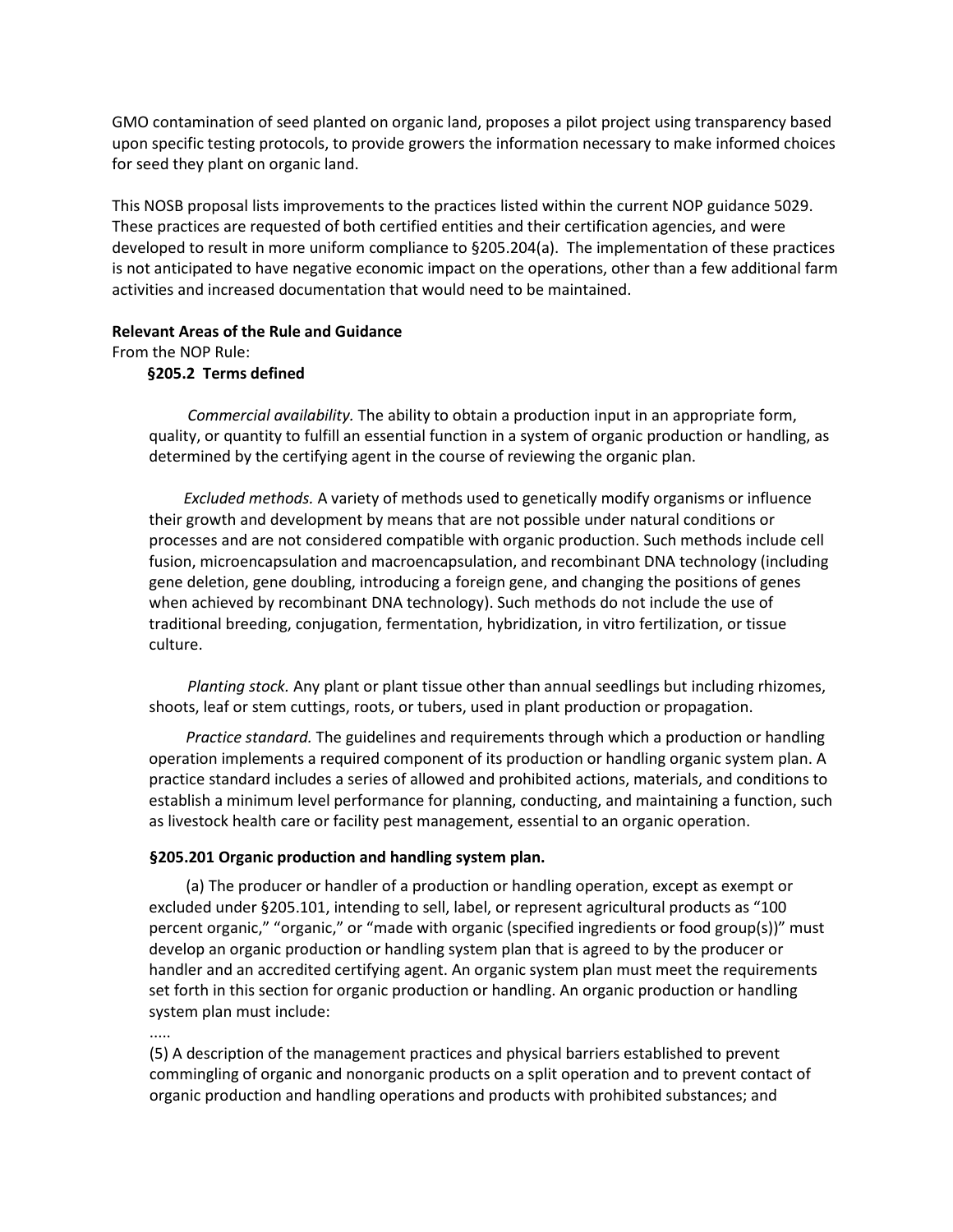(6) Additional information deemed necessary by the certifying agent to evaluate compliance with the regulations.

#### **§205.204 Seeds and planting stock practice standard.**

(a) The producer must use organically grown seeds, annual seedlings, and planting stock: *Except,* That,

(1) Nonorganically produced, untreated seeds and planting stock may be used to produce an organic crop when an equivalent organically produced variety is not commercially available: *Except,* That, organically produced seed must be used for the production of edible sprouts;

Excerpts from the Guidance **Seeds, Annual Seedlings, and Planting Stock in Organic Crop Production** published March 4, 2013 (NOP 5029).

### **4. Policy**

Producers should develop and follow procedures for procuring organic seeds, annual seedlings, and planting stock and maintain adequate records as evidence of these practices in their organic system plan (OSP).

#### **4.1 Sourcing of Seeds, Annual Seedlings, and Planting Stock**

4.1.1 Certified operations must use organic seed, annual seedlings, and planting stock in accordance with the requirements at § 205.204.

4.1.2 Certified operations may use non-organic seed and planting stock only if equivalent organically produced varieties of organic seeds and planting stock are not commercially available.

a. Commercial availability is defined at § 205.2 and refers to the ability to obtain a production input, in this case seed or planting stock, in an appropriate form, quality, or quantity to fulfill an essential function in organic production. For the purposes of this exception, an "equivalent variety" is a variety of the same "type" (e.g. head lettuce types versus leaf lettuce types) or has similar agronomic or marketing characteristics needed to meet site-specific requirements for an operation. These characteristics may include, but are not limited to: number of days until harvest; color, flavor, moisture, chemical, or nutrient profiles of the variety of the harvested crop; vigor or yield of harvested crop; regional adaptation, disease and pest resistance, or the plant's utility in a crop rotation.

b. Price cannot be a consideration for determination of commercial availability.

4.1.3 The following considerations could be acceptable to justify use of non-organic seeds and planting stock as not commercially available. These considerations must be described by the operation in their organic system plan (OSP), pursuant to  $\S$  205.201(a)(2), and approved by the certifying agent.

a. Form Considerations: Examples of forms may include, but are not limited to, treated or non-treated seeds or planting stock, use of pelleted seed, or use of bare root nursery stock or container plants.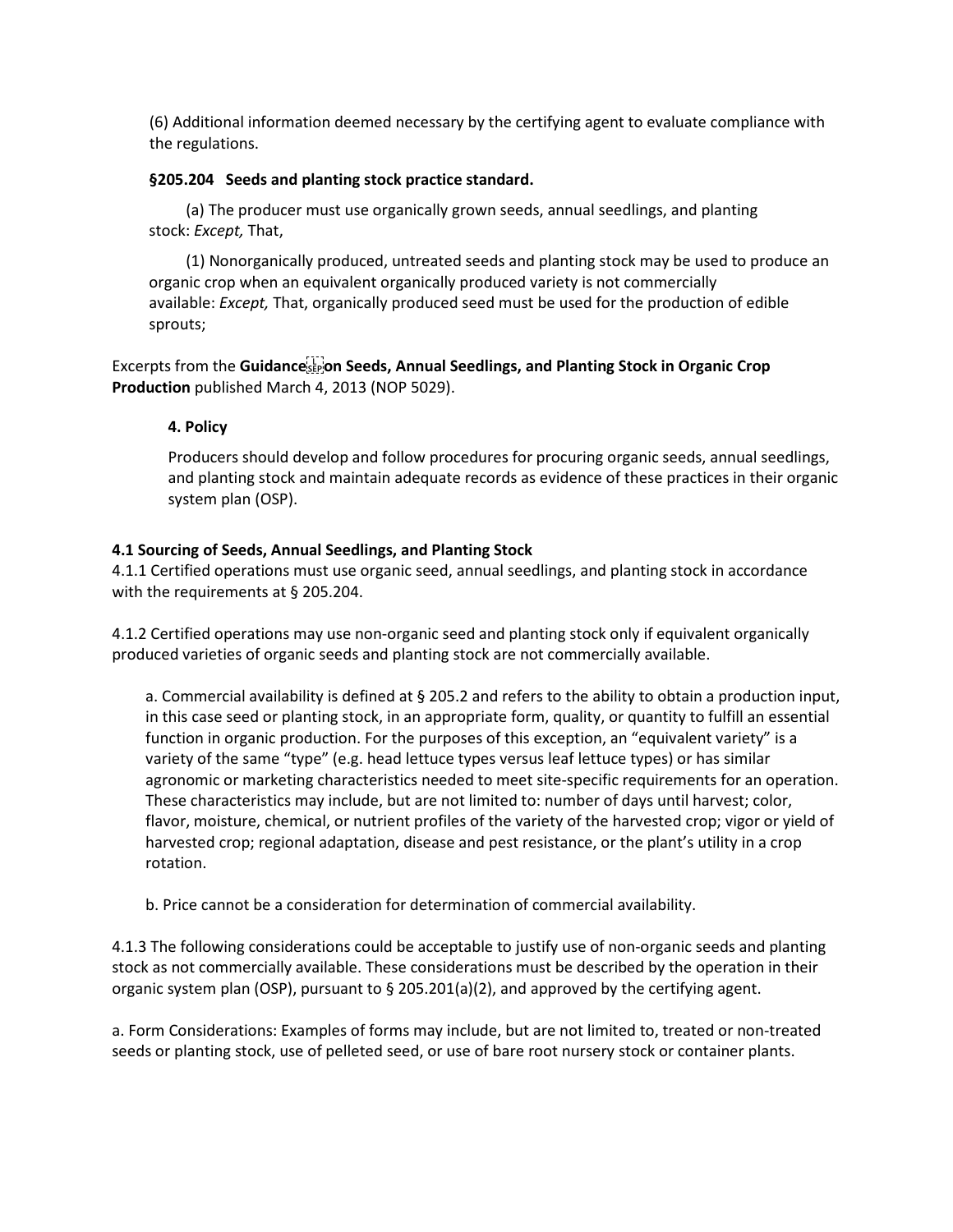b. Quality Considerations: Examples may include, but are not limited to, germination rate of the seed; presence of weed seeds in the seed mix; shelf life and stability of the seeds; and disease and pest resistance.

c. Quantity Considerations: Producers may provide evidence that quantities are not available in sufficiently large or small amounts given the scale of the operation.

4.1.4 For certified operations producing edible sprouts, there is no exception to the requirement to use organic seed, as stated at § 205.204(a)(1).

4.1.5 Certified operations may use non-organic annual seedlings to produce an organic crop only when a temporary variance has been granted by the AMS Administrator in accordance with § 205.290(a)(2) due to an extreme weather event or business disruption beyond the control of the producer (§ 205.204(a)(3)).

4.1.6 Use of non-organic planting stock to produce organic crops is subject to commercial availability as per § 205.204(a)(1). If planting stock is from a non-organic source and is used to produce perennial crops, then that *planting stock* may be sold, labeled or represented as organic planting stock after 12 months of organic management (§ 205.204(a)(4)).

### **4.2 Recordkeeping for Organic Producers**

4.2.1 The following records should be maintained by organic producers:

a. A list of all seed and planting stock, indicating any non-organic seeds or stock used, and the justification for their use including lack of equivalent variety, form, quality or quantity considerations. Records describing on-farm trials of organic seed and planting stock can be used to demonstrate lack of equivalent varieties for site specific conditions.

b. The search and procurement methods used to source organic seed and planting stock varieties, including:

- 1. Evidence of efforts made to source organic seed, including documentation of contact with three or more seed or planting stock sources to ascertain the availability of equivalent organic seed or planting stock. Sources should include companies that offer organic seeds and planting stock.
- 2. Records may include, but are not limited to: letters, faxes, email correspondence, and phone logs from seed suppliers and companies; seed catalogs; searches of organic seed databases; receipts; receiving documents, invoices, and inventory control documents.

### **4.4 Role of Certifying Agents**

4.4.1 Certifying agents must verify the procedures that certified operations utilize to obtain and plant organic varieties suitable for their operations as part of their annual review of the OSP.

4.4.2 Certifying agents must review substances and inputs used to treat seeds and planting stock for compliance with the USDA organic regulations.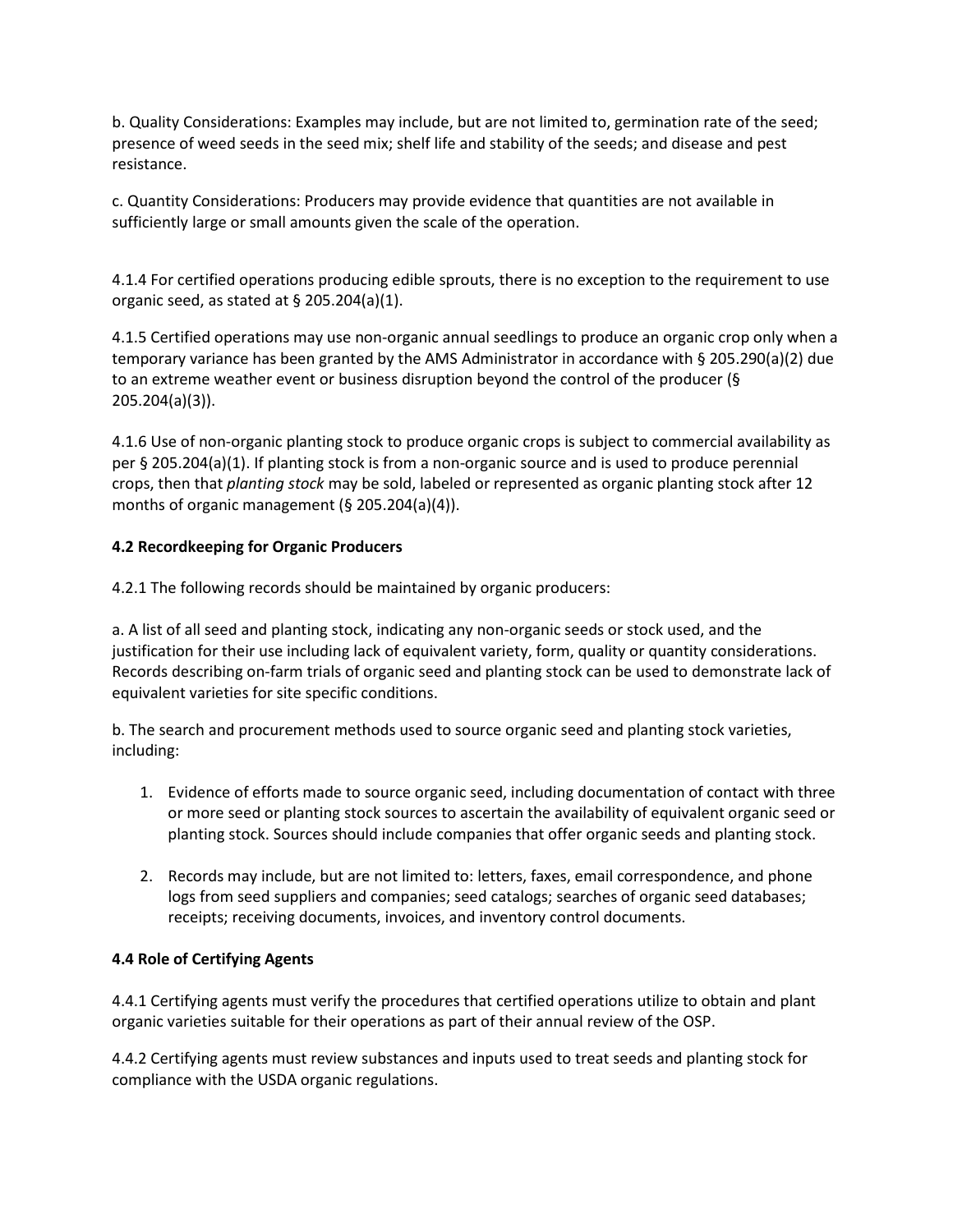4.4.3 Certifying agents shall verify the commercial availability requirements on an annual basis, in their review of the OSP, pursuant to § 205.402(a)(1).

4.4.4 Certifying agents should review an operation's progress in obtaining organic seeds, planting stock and transplants by comparing current source information to previous years.

### **DISCUSSION**

This proposal will discuss the previous proposal's recommendations, the public comments we received, the crops subcommittee response to those comments, and current recommendations.

### **Proposals** *(all proposed text from the previous recommendation is in bold/italic), all new text in*  **bold/underline.**

1. To amend the National Organic Regulations §205.204 Organic seed and planting stock practice standard as follows:

(a) The producer must use organically grown seeds, annual seedlings, and planting stock: *Except,* That,

(1) Nonorganically produced, untreated seeds and planting stock may be used to produce an organic crop when an equivalent organically produced variety is not commercially

### available: *Except,* That, organically produced seed must be used for the production of edible sprouts; **(i)** *Improvement in sourcing and use of organic seed/planting stock must be demonstrated every year until full compliance with (a) is achieved.*

### Public Comment and Subcommittee Response:

There were both positive and negative comments to this proposed rule change. While all commenters agreed with the premise that producers should be increasing their use of organic seed where appropriate, from year to year, there was concern by some that this was too prescriptive to place in the regulations. Issues raised included the possible unintended consequence of narrowing the genetic diversity of seed grown on organic land, which brings its own share of negative consequences from lowered yields, susceptibility to disease, and lowered access to niche markets. Those in favor of this proposal believed this statement was the necessary strong incentive needed to bring organic producers into full compliance with the organic seed and planting stock usage requirement.

Since the use of nonorganic seed is only allowed when the producer can prove the organic seed is not "commercially available", the crops subcommittee feels improvement to the interpretation and enforcement of what meets this allowance is a more appropriate area to address this issue. An important aspect of proving the lack of commercial availability includes a robust search. Operators are not mandated to use lower quality or seeds with unwanted characteristics, but they must search for organic seed that meets their farm's needs, and improvement in that search can be quantified. The guidance below does not require any specific benchmarks, and is sufficiently open ended to allow for farmers to use nonorganic seeds as long as they demonstrate their organic seed search is valid and improving. Therefore, this previous recommendation is being modified with this wording.

### CURRENT RECOMMENDATION:

### **(i) Improvement in searching, sourcing and use of organic seed must be demonstrated every year with the goal of using only organic seed and planting stock.**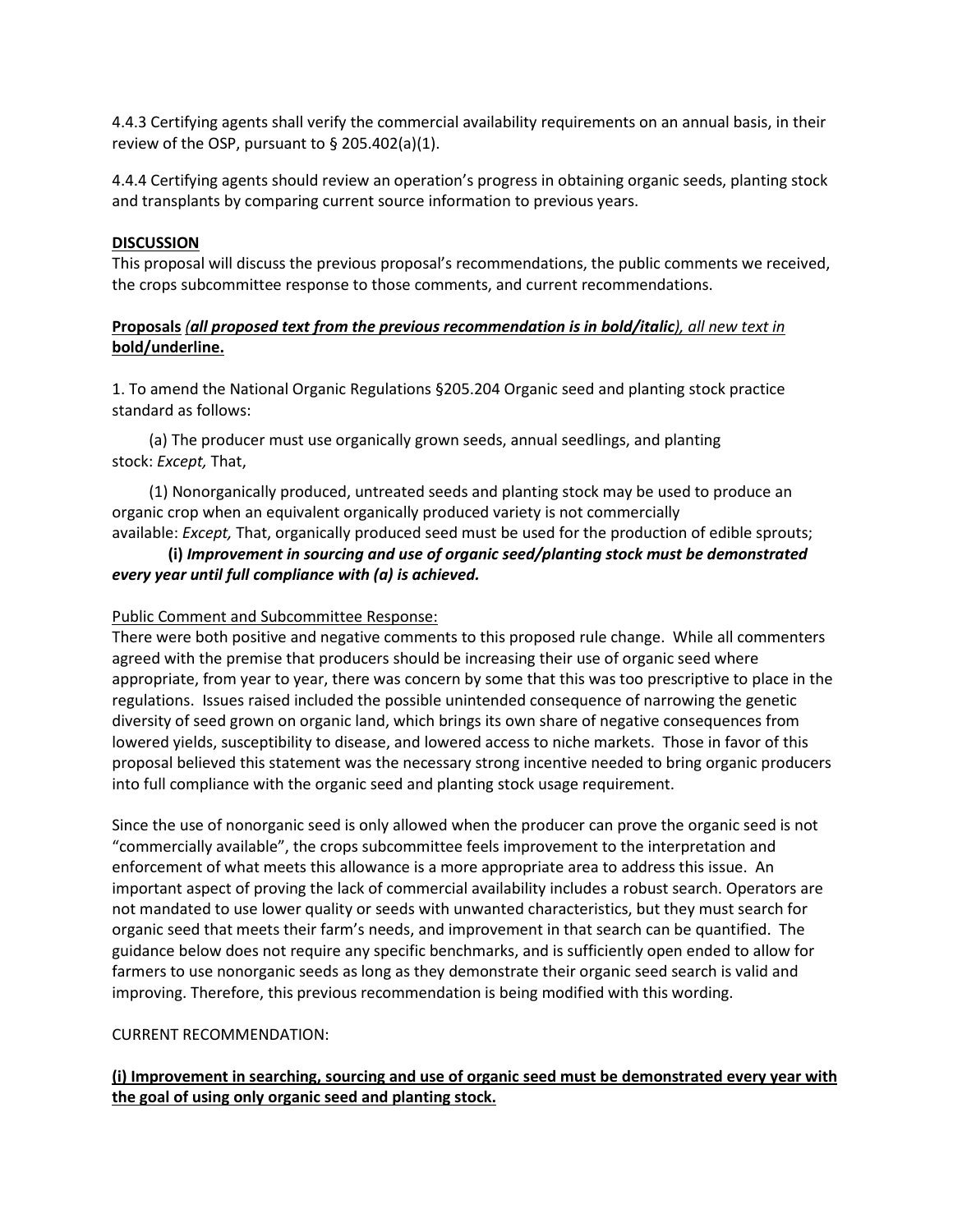### **2. Changes to NOP 5029 Guidance**

The Guidance for Seeds, Annual Seedlings, and Planting Stock in Organic Crop Production should be amended as follows:

### **2a.**

### **5029 -4. Policy**

Producers should develop and follow procedures for procuring organic seeds, annual seedlings, and planting stock and maintain adequate records as evidence of these practices in their organic system plan (OSP). Producers must also provide clear documentation regarding the inputs and materials used during crop production (as required at § 205.201(a)(2)). *Producers must prevent and avoid contamination from excluded methods in seed of at-risk crops (corn, soybeans, canola, alfalfa, beets, chard, cotton, rice, and summer squash).* Certifying agents must assess procedures and documentation of certified production and handling operations as they source seeds, annual seedlings, and planting stock on an annual basis. Each of these concepts is described in more detail below.

### Public Comment and Subcommittee Response:

Another fall 2018 proposal addresses GMO contamination of seed grown on organic land. There were many negative public comments on this previous recommendation, stating that producers cannot be responsible for the genetic contamination of the organic seed they purchase, and all nonorganic seed is required to have documentation that it is not a GMO seed. Therefore, this previous recommendation is being withdrawn from this proposal, with no addition of wording to this section.

### **4.1 Sourcing of Seeds**

**2b**.

4.1.2 Certified operations may use non-organic seed and planting stock only if equivalent organicallyproduced varieties of organic seeds and planting stock are not commercially available, *and the conventional replacement variety can be documented as being produced without the use of excluded methods.*

### Public Comment and Subcommittee Response:

All certification agency commenters stated this is already being required of their organic operators, and it is unnecessary to add this statement to current guidance. The issue of contamination of organic seed with genetically engineered germplasm, is being addressed in a separate proposal, which will require transparency in the level of genetic contamination by excluded methods on corn, as a pilot project, with the longer term plan to require this transparency of all crops where there is a risk of GMO contamination. The statement "not produced through genetic engineering" is many times made by a seed supplier, but this does not provide information if the seed was inadvertently contaminated and still contains GMO traits in small or even large quantities. Therefore, this previous recommendation is being modified to include this option below.

### CURRENT RECOMMENDATION:

4.1.2 Certified operations may use non-organic seed and planting stock only if equivalent organicallyproduced varieties of organic seeds and planting stock are not commercially available. **When there is a risk of excluded method contamination in seed production, the certified operation may ask the seed**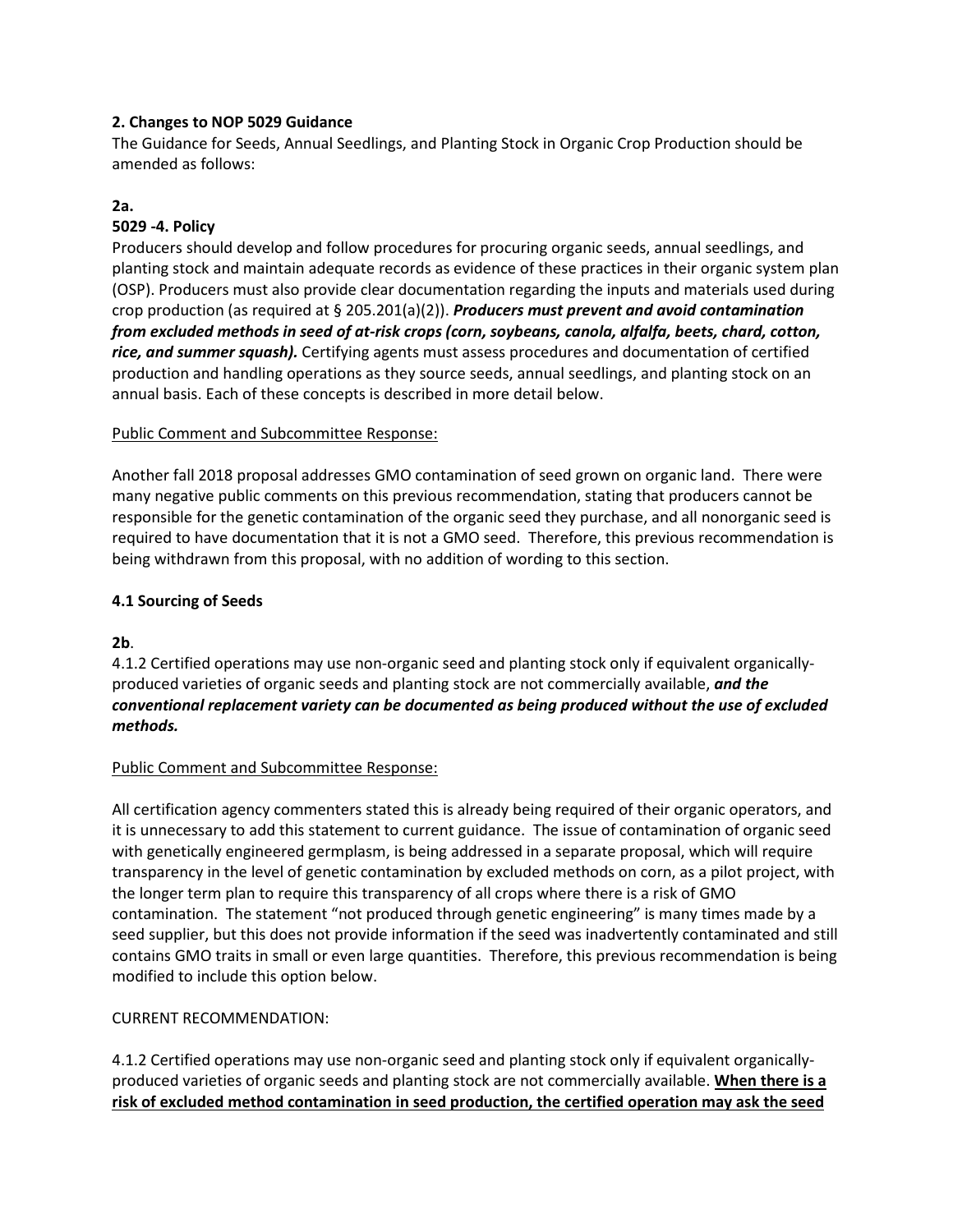# **supplier for a non-GMO level of purity assurance**, **and communicate this information to their organic certification agency.**

### **2c.**

*§4.1.2(c) On-farm variety trials of organic seed may be used by producers to evaluate and document equivalency and quality of varieties that are available.. Trials are encouraged and records of results should be kept to show inspectors, but the trials are not mandatory*.

### Public Comment and Subcommittee Response:

There was agreement among most commenters that performing trials on organic seed helps an operator determine if they are "equivalent" to the nonorganic seed that they are currently using. Many organic seeds, especially in the commodity crop sector, are different variety numbers, bred by organic seed breeders and sold by organic seed companies. These organic seeds may not be familiar to the organic grower, and operators are typically reticent to plant large acreages of seeds they do not know to be acceptable for their soil type, climate, and growing systems. In addition to the original proposal above, the sentence in bold/italic/underlined is added to the previous proposal, as an improvement. Both producers and certifiers need to understand what characteristics are desired for that farm operation, and if the field trials were performed with sufficient rigor to determine equivalency or not. Many commenters stated the following: the trials are not mandatory", are only guidance not mandated regulatory language, and should be removed. The Subcommittee kept this statement, since it is recommended it be placed in a NOP guidance document and not in the regulation. While most comments pertained to the use of organic seed, the recommendation below covers planting stock as well, and producers planting perennial crops should also be encouraged to trial organic cultivars.

### CURRENT RECOMMENDATION:

*§4.1.2(c)* **On-farm variety trials of organic seed/planting stock may be used by producers to evaluate and document organic variety/cultivar equivalency to the nonorganic item in use. Horticultural crops, which may have specific flavor profiles, size, color or other characteristics, can also be shown to not have an equivalent organic variety through descriptions provided in seed/planting stock catalogs or websites.**

*§4.1.2(d)* **Documentation of these trials must be available at the annual inspection. This documentation should include which seed characteristics are desired, and be based upon the varietal benefits of the current nonorganic seed/planting stock in use. The varietal characteristics discovered during the on-farm trail, of both the nonorganic seed/planting stock and the organic seed/planting stock trialed, can be tracked in a simple table or spreadsheet detailing the specific characteristics sought, and whether or not the various varieties grown contained those characteristics.**

### **2d**.

4.1.3 The following considerations could be acceptable to justify use of non-organic seeds.....

### *d. Contamination from GMO consideration: non-organic seed can be used if organic seed cannot be sourced because of GMO contamination.*

### Public Comment and Subcommittee Response: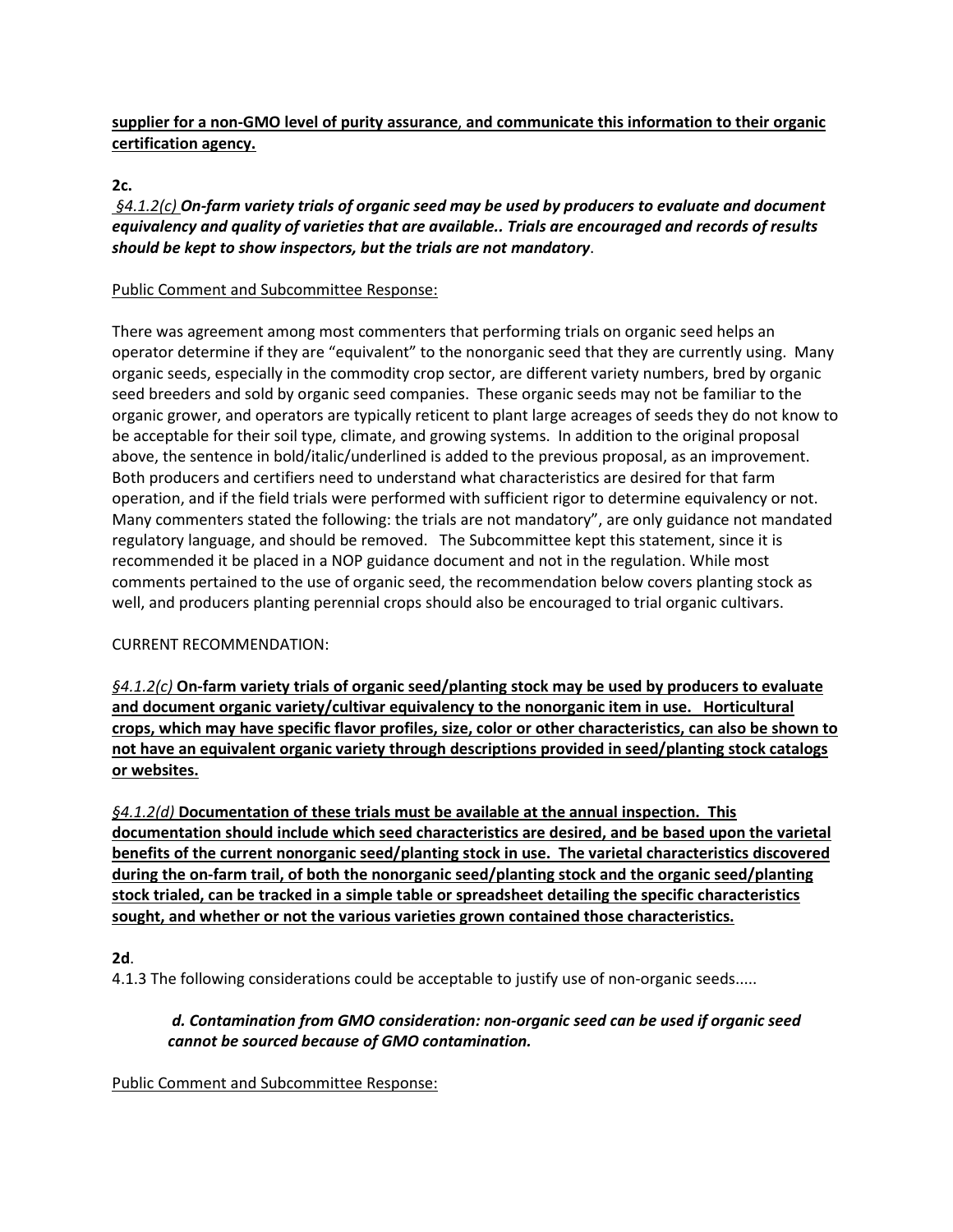Many commenters were mute on this discussion, although some did state there was not enough information on GMO contamination to enforce this guidance at the certification level. The fall 2018 proposal on genetic integrity of seed planted on organic land, will require testing of corn as a pilot crop, with the expectation that testing will be expanded to all crops with a commercial GMO presence in the marketplace, sometime in the future. The proposal also requires transparency on the seed tag, detailing the level of purity from genetic contamination. Since the definition of commercial availability does not include any mention of GMO contamination, the proposal recommends this be added to the NOP guidance 5029 in the section cited below, to reflect this allowance. Each operation, depending on their farm's goals and markets, will have different levels of acceptability when assessing GMO contamination. For some crops, it is very difficult to obtain seed with a zero detectable level of contamination.

### CURRENT RECOMMENDATION:

# **4.1.3 d. Contamination from GMO consideration: non-organic seed can be used if there is no organic seed available of equivalent variety with the desired level of purity from GMO contamination.**

# **3. 4.2 Recordkeeping for Organic Producers**

# **3a.**

4.2.1 The following records should be maintained by organic producers:

a. A list of all seed and planting stock, indicating any non-organic seeds or stock used, and the justification for their use including lack of equivalent variety, form, quality or quantity considerations*. Justification for use of varieties needs to be specific to each variety on the list and which issue (form, quality, quantity, or equivalence) is the reason*. Records describing onfarm trials of organic seed and planting stock can be used to demonstrate lack of equivalent varieties for site specific conditions.

### Public Comment and Subcommittee Response:

Numerous certification agencies and producers provided negative comments about this proposal, stating that it would be a significant burden to track each nonorganic seed and justify its use, especially for diverse vegetable operations,. Many noted the subsequent improvement to section 4.2.1 b, noting that it provides more flexibility and quantifiable methods of tracking the reasons nonorganic seed is being used. Therefore, this statement is being removed from this proposal.

### **3b.**

b. The search and procurement methods used to source organic seed and planting stock varieties, including:

1. Evidence of efforts made to source organic seed, including

*i.* documentation of contact with three or more seed or planting stock sources to ascertain the availability of equivalent organic seed or planting stock. *Five sources must be contacted for seed of at-risk crops.*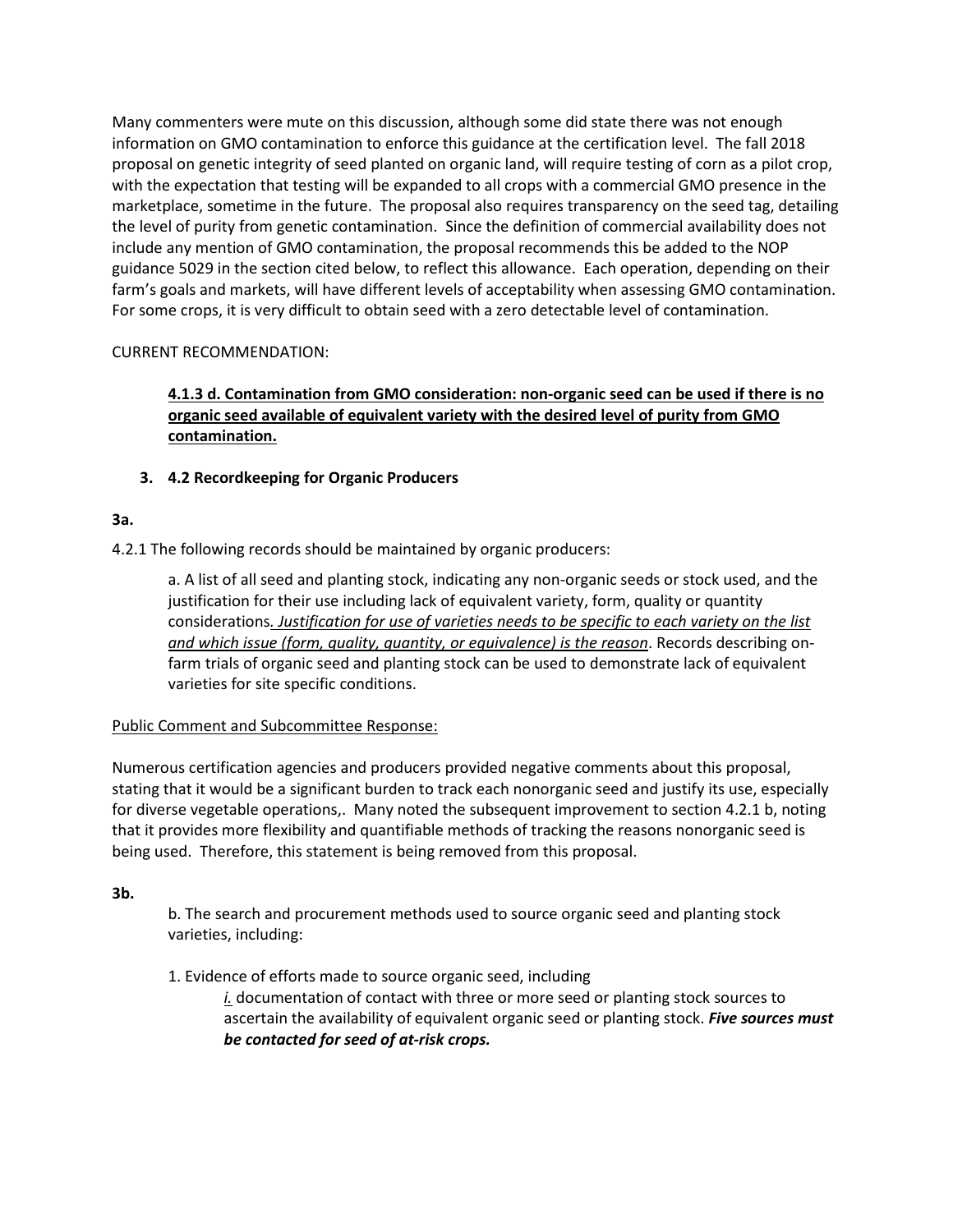### Public Comment and Subcommittee Response:

There were many comments on this section, with some requesting this be extended to all crops, and others concerned that there was not a clear definition of "at-risk" crops. Many supported the increased number of sources to be contacted for organic seeds. With many more organic seeds being offered by a wide range of suppliers locally and nationally, it does not appear to be a burden to require a larger number of suppliers be contacted. Commercial availability is not limited by geographic region, nor by price.

### CURRENT RECOMMENDATION:

- 1. Evidence of efforts made to source **organic seed/planting stock**, including
	- *i.* **At least five documented sources must be contacted for seed/planting stock of all crops when this number of sources is available for an equivalent variety or cultivar.**

**3c.** 

## *i.* Sources should include companies that offer organic seeds and planting stock. *Such sources should provide evidence of their organic certification (if relevant), ability to source organic seed, and specific varieties sourced every year.*

### Public Comment and Subcommittee Discussion

Many certifiers and producers did not approve of this addition, stating it was a burden on producers, and difficult to assess if a specific seed broker is performing a valid seed or planting stock search. However, the wording is being strengthened to make it clear that the search must include companies that carry organic products, to be considered valid. Therefore, this change is recommended.

### CURRENT RECOMMENDATION:

### *ii.* **Sources must include companies that offer organic seeds and planting stock.**

**3d.**

### *iii. Failure to demonstrate improvement in sourcing organic seed over time may result in additional seed sources being required or additional steps taken to procure organic seed.*

### Public Comment and Subcommittee Discussion

Most commenters were in agreement with this statement, as it requires continual improvement over time, and provides flexibility for the certifier to assess when there may be additional requirements based on each operations activities and situation. Therefore, it is included in this proposal as well.

CURRENT RECOMMENDATION: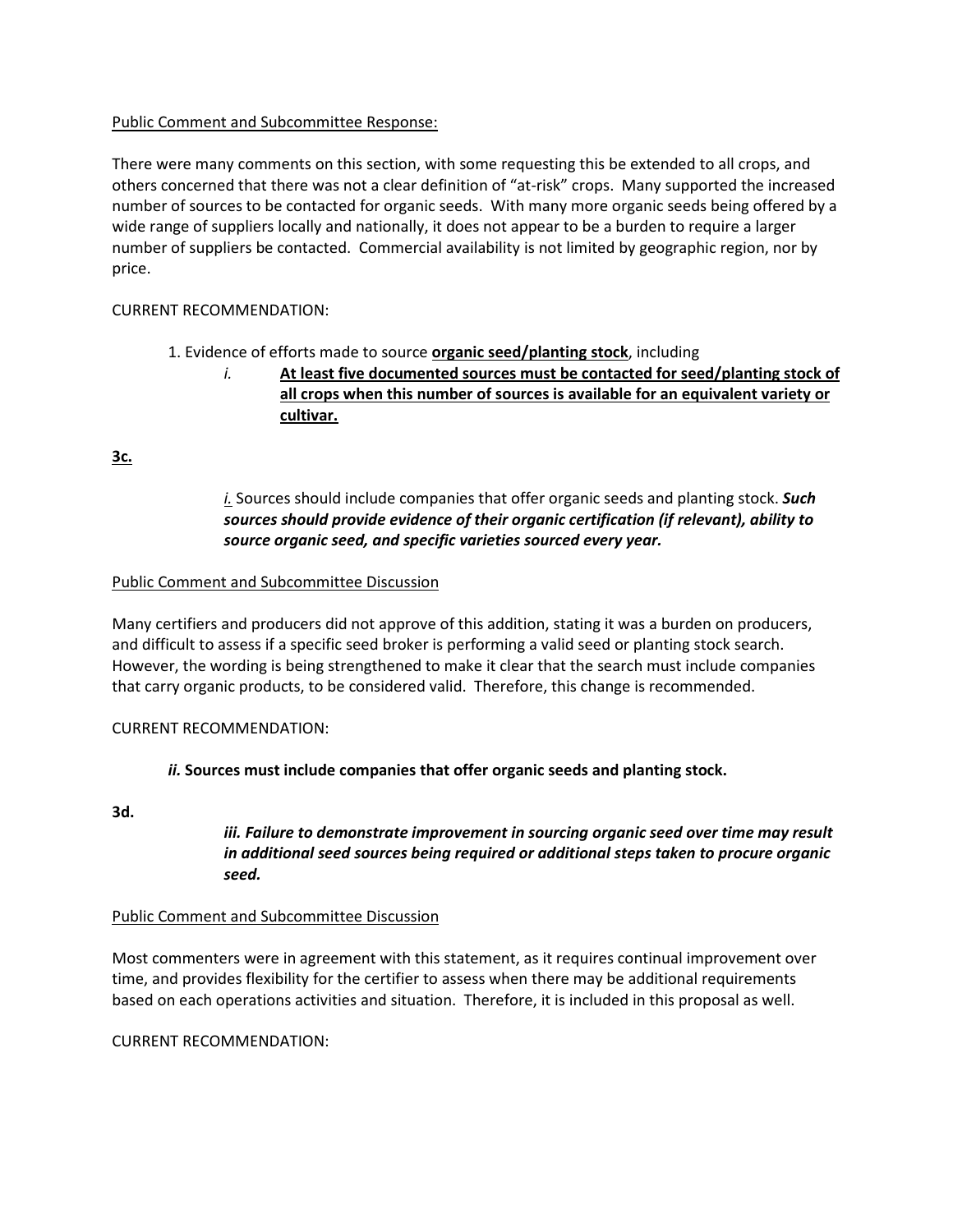**iii. Failure to demonstrate improvement in sourcing organic seed/planting stock over time may result in additional seed/planting stock sources being required or additional steps taken to procure organic seed/planting stock, by the organic certifier.**

**3e.** 

*3. If seed sourcing is carried out or mandated by the buyer of a contracted crop, the producer must keep records of the buyer's documentation on attempting to source organic seed as part of the producer's own Organic System Plan. Such documentation must be comparable to that required of a producer who sources their own seed.*

### Public Comment and Subcommittee Discussion

This statement addresses the issue in which a finished-crop buyer requires or supplies seed/planting stock that is not organic. Since use of organic seed is not part of a handler's organic system plan, it falls on the organic crop producer to verify and document there was a valid organic seed/planting stock search by the entity that supplied or mandated the use of a specific nonorganic variety. Most commenters agreed with this addition, and some noted this was an important issue that needed to be addressed. Therefore, this recommendation, with some modified wording, is present in this proposal.

### CURRENT RECOMMENDATION:

**3. If seed/planting stock is sourced or mandated by the buyer of a contracted crop, the producer must obtain sourcing information and documentation from the contracted buyer. The buyer's attempts to source organic seed/planting stock then becomes part of the producer's Organic System Plan. Such documentation must be comparable to that required of the producer who sources their own seed/planting stock.**

### **4.4 Role of Certifying Agents**

### **4a.**

4.4.4 Certifying agents should review an operation's progress in obtaining organic seeds, planting stock and transplants by comparing current source information to previous years

*a. If sufficient progress is not demonstrated a certifying agent may ask for a corrective action plan and require additional seed sources be researched, encourage variety trials, or require additional steps to procure organic seed.*

### Public Comment and Subcommittee Discussion

Most commenters felt this was a reasonable request, with certifiers stating they work with their operators to develop solutions that will result in greater use of organic seed and planting stock. No changes to this recommendation.

### CURRENT RECOMMENDATION:

**a. If sufficient progress is not demonstrated a certifying agent may ask for a corrective action plan including the following; additional research for seed sources, variety trials, or additional steps to procure organic seed**.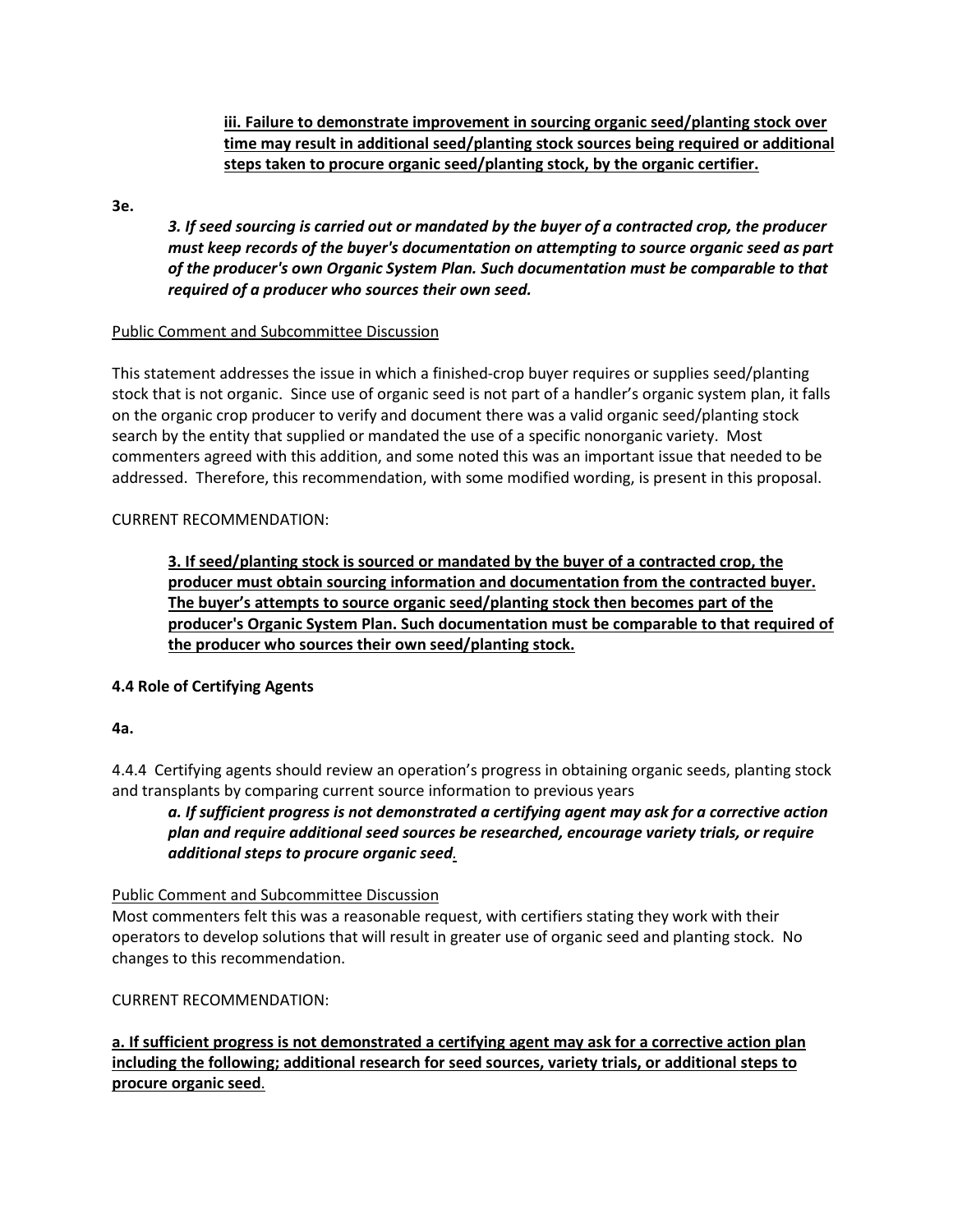# *b. Non-compliances should be issued for repeated lack of progress in sourcing organic seed over time.*

### Public Comment and Subcommittee Discussion

Most commenters agreed with this sentiment and many certifiers noted they are currently issuing noncompliances if they believe the organic operation is not taking effective action in sourcing organic seed/planting stock. Certifiers obtain information from many operations and have knowledge of what organic seed/planting stock is available and practical in their regions for many types of crop production. This provides the certifiers a unique perspective to determine if a producer is doing a valid search. Many commenters requested more detail in assessing a noncompliance. The recommendation below takes into account these public comments.

### CURRENT RECOMMENDATION:

**b. Non-compliances should be issued for repeated lack of progress in sourcing and using commercially available organic seed/planting stock over time. Judgement of a noncompliance can include, but is not limited to, the certifier's communication detailing commercially availability organic seed/planting stock and continued non-use by the farmer, the producer's lack of on-farm seed trials for judging equivalency between nonorganic seed and organic seed, and organic seed searches that do not include suppliers who carry organic seed.**

**4c.** 

### *4.4.5 Certifying agents should review the prevention measures taken to avoid contamination for seed of at-risk crops***.**

### Public Comment and Subcommittee Discussion

The vast majority of commenters felt this was an important addition to the policy guidance. Producers who save their own seed, as well as sell seed to others, should include practices that specifically address GMO contamination prevention. There was some comment that the term "at-risk crops" was unclear, and so the wording below provides clarification.

### CURRENT RECOMMENDATION:

# **4.4.5 Certifying agents should review the prevention measures taken to avoid contamination for seed of crops at-risk of GMO contamination.**

5. Other items

### Public Comment and Subcommittee Discussion

### **Organic Seed/Planting Stock Database**

Commenters supported the development of an organic seed and organic planting stock database, to be managed and maintained by the National Organic Program. Certifiers, suppliers, brokers and operators could all contribute information to this database, and having a link to this on the NOP website would be

**4b.**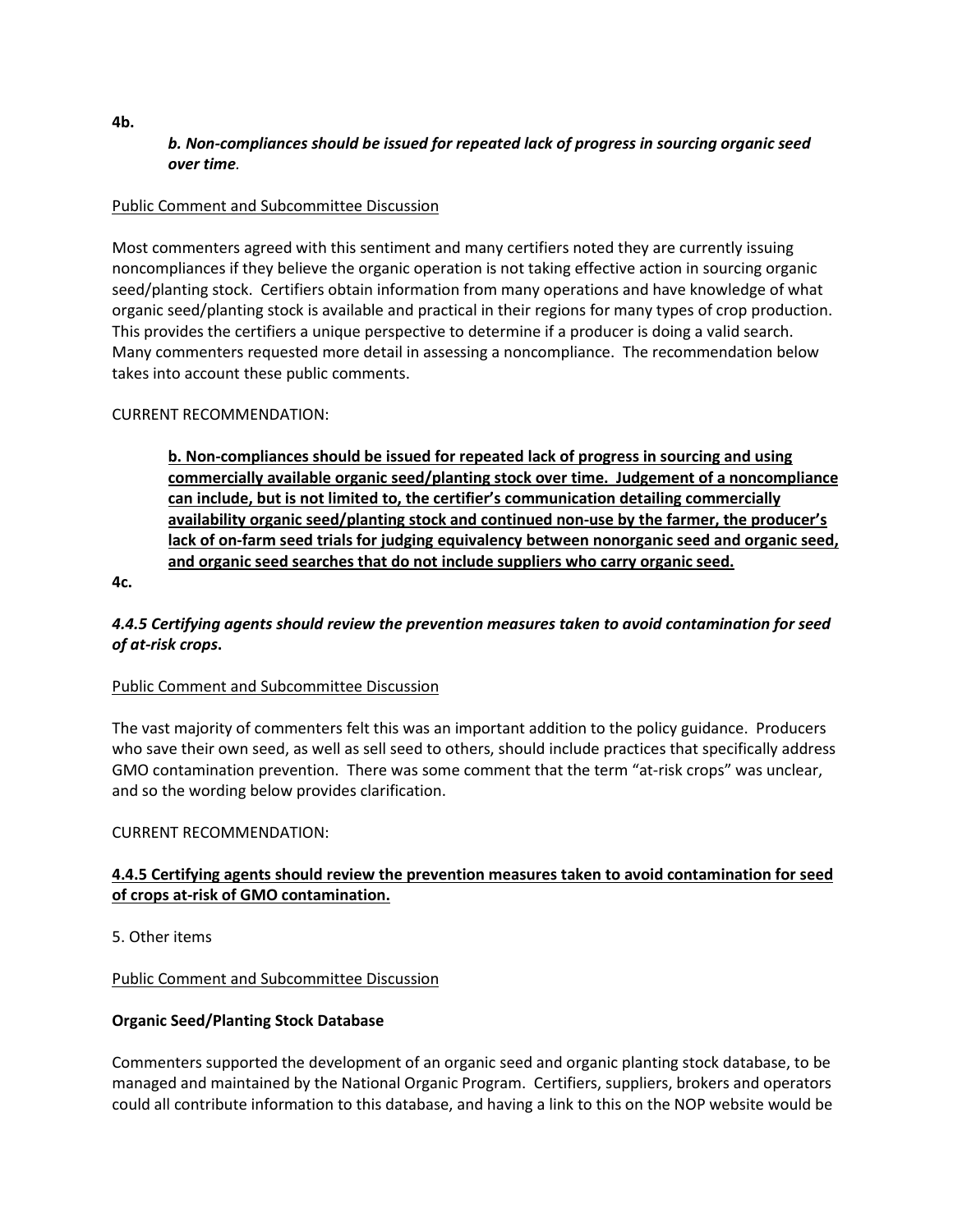a service to all sectors of the organic community. The Crops Subcommittee strongly supports the development of this database and encourages the NOP to consider how this might be added to the organic integrity database or be developed separately.

#### **Accredited Organic Certifier and Organic Inspector Training**

Many commenters agreed with the previous proposal's assessment that both certification office staff and organic inspectors could benefit from further training on how to assess a valid organic seed/planting stock search. The above organic seed/planting stock database would be a very useful tool for certifiers to track the availability of organic sources and their offerings, as well as providing objective information to their certified operators. In-person and webinar trainings with knowledgeable certification personnel as well as NOP staff, should be developed to provide useful tools and/or checklists to aid in consistent review of a valid organic seed or planting stock search. Certifiers are encouraged to share the practical activities and documentation they require with other certification agencies and inspectors. Training of certification personnel has been recognized as an important aspect of preventing fraud in the organic marketplace, and information on organic varietal sourcing and documentation could be added to the training opportunities being explored for fraud prevention.

#### **Crops Subcommittee Proposal:**

**To amend the National Organic Regulations §205.204** Organic seed and planting stock practice standard as follows (in bold):

(a) The producer must use organically grown seeds, annual seedlings, and planting stock: *Except,* That,

(1) Nonorganically produced, untreated seeds and planting stock may be used to produce an organic crop when an equivalent organically produced variety is not commercially available: *Except,* That, organically produced seed must be used for the production of edible sprouts;

**(i) Improvement in searching, sourcing, and use of organic seed/planting stock must be demonstrated every year with the goal of achieving full compliance in the use of only organic seed/planting stock.**

#### **To Amend NOP Guidance 5029 – changes in bold**

4.1.2 Certified operations may use non-organic seed and planting stock only if equivalent organicallyproduced varieties of organic seeds and planting stock are not commercially available. **When there is a risk of excluded-method contamination in seed production, the certified operation may ask the seed supplier for a non-GMO level of purity assurance**, **and communicate this information to their organic certification agency.**

**§4.1.2(c) On-farm variety trials of organic seed/planting stock may be used by producers to evaluate and document organic variety/cultivar equivalency to the nonorganic item in use. Horticultural crops, which may have specific flavor profiles, size, color or other characteristics, can also be shown to not have an equivalent organic variety through descriptions provided in seed/planting stock catalogs or websites.**

**§4.1.2(d) Documentation of these trials must be available at the annual inspection. This documentation should include which seed characteristics are desired, and be based upon the varietal**